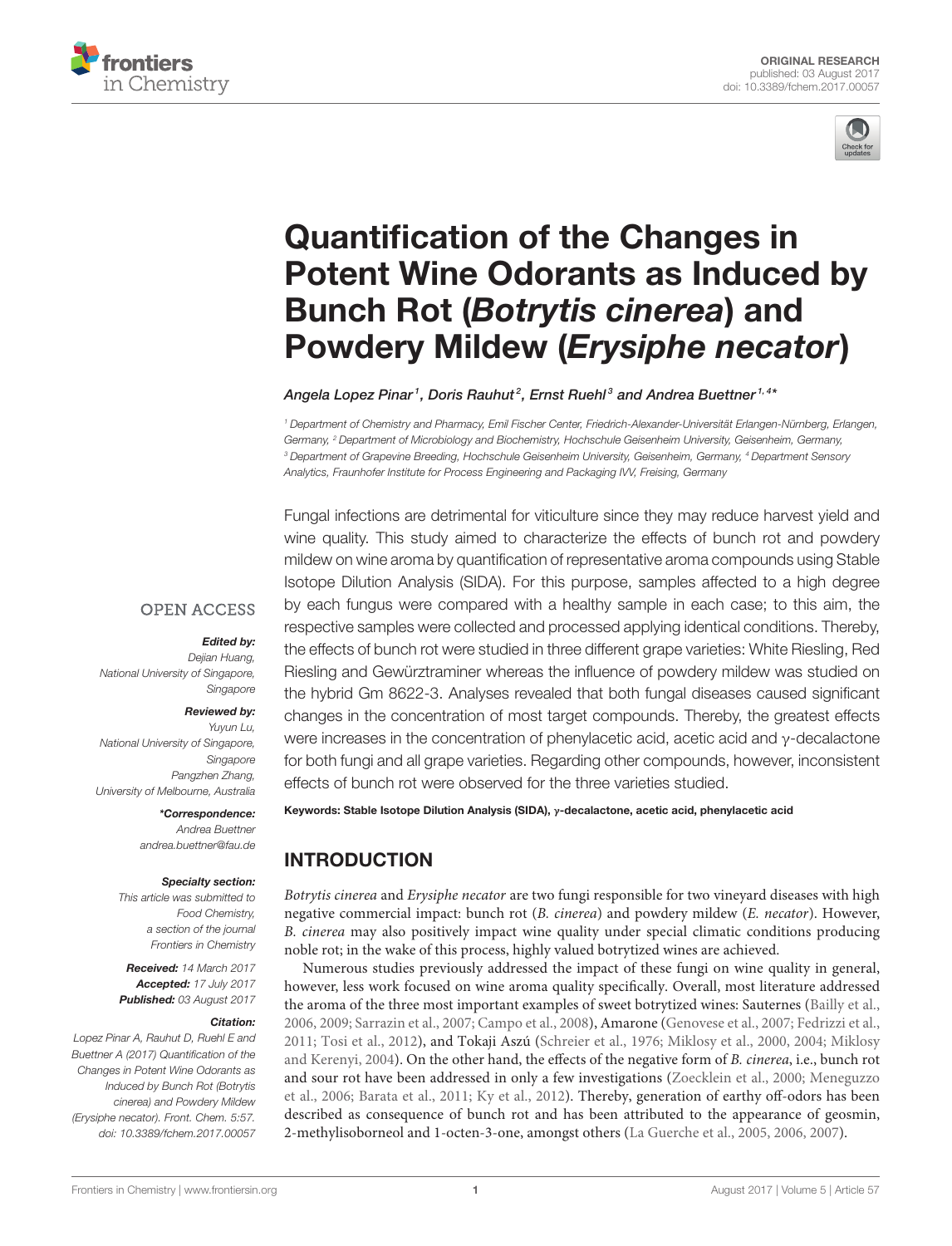Lopez Pinar et al. **Example 20 According the Contract Only and Contract Only and Contract Only and Contract Only and Contract Only and Contract Only and Contract Only and Contract Only and Contract Only and Contract Only a** 

On the other hand, powdery mildew infection was studied in relation to wine quality by analyzing classic oenological parameters, namely harvest yield, total soluble solids, color and acidity, and/or performing sensory tests [\(Pool et al., 1984;](#page-7-16) [Gadoury et al., 2001;](#page-7-17) [Stummer et al., 2003,](#page-8-2) [2005;](#page-8-3) Calonnec et al., [2004\)](#page-7-18). Thereby it was observed that this disease may cause a reduction in harvest yield, but also lower total soluble solids content, a less intense juice color and higher acidity have been reported as negative side-effects. Furthermore, in some studies, powdery mildew was related to the generation of offnotes that were described as earthy, dusty and reminiscent of mushroom [\(Darriet et al., 2002;](#page-7-19) [Stummer et al., 2005\)](#page-8-3). To the best of our knowledge, the effects of powdery mildew on wine aroma composition have been studied by Aroma Extract Dilution Analysis (AEDA) only once [\(Darriet et al., 2002\)](#page-7-19). This study showed that two of the most important odorants in must, produced of diseased grapes, 1-octen-3-one and (Z)- 1,5-octadien-3-one, were enzymatically reduced during (wine) fermentation to less odorous compounds, namely 3-octanone, and (Z)-5-octen-3-one. In addition, an unidentified fishymushroom-like smelling odorous zone was detected. However, a direct comparison between powdery mildew-affected samples and their respective healthy controls is, to the best of our knowledge, not yet reported in literature.

The aroma body constitutes the primary quality factor of wine. Consequently, it is important to understand the parameters that influence aroma composition of this highly valued product. Wellestablished analytical approaches are at hand in modern aroma analysis to relate the odorant composition of wine to its sensory profile: Gas Chromatography-Olfactometry (GC-O) techniques allow the screening for the aroma active constituents amongst a large number of volatile compounds and ranking according to their relative intensities as is done e.g., by AEDA [\(Grosch, 2001\)](#page-7-20). This strategy is commonly complemented by sensory evaluations and quantification of the main odorous constituents, as well as reconstitution experiments, especially when the aim is the confirmation of the complete aroma spectrum.

This article is based on our previous study where effects of bunch rot and powdery mildew on wine aroma have been evaluated by comparative AEDA and sensory tests (Lopez Pinar et al., [2017\)](#page-7-21). Thereby, the aim of the present study is to validate the olfactometric observations by means of quantitative determinations.

## MATERIALS AND METHODS

#### **Chemicals**

Dichloromethane and anhydrous sodium sulfate were purchased from VWR (Darmstadt, Germany) whereas sulfuric acid and sodium carbonate were from Roth (Karlsruhe, Germany). The reference substances were obtained from the following suppliers: acetic acid, 2-phenylethanol, 3-methyl-1 butanol (isoamyl alcohol), hexanoic acid, phenylacetic acid, ethyl 2-methylbutanoate, γ-decalactone, γ-undecalactone, 2-methylbutanoic acid and 3-(methylthio)-propanal (methional) were from Sigma-Aldrich (Steinheim, Germany), butanoic acid and ethyl butanoate from Fluka (Steinheim, Germany), 2-methylpropanoic acid (isobutanoic acid) from SAFC (Steinheim, Germany), and 4-hydroxy-3-methoxybenzaldehyde (vanillin) from ABCR (Karlsruhe, Germany). The isotopically labeled standards were purchased from the following suppliers given in parentheses:  $3,4^{-2}H_2-3$ -methyl-1-butanol (<sup>2</sup>H<sub>2</sub>−isoamyl<br>alcohol), 1,3,4,5,6-<sup>2</sup>H<sub>5</sub>-2-phenylethanol, 3-(methyl-<sup>2</sup>H<sub>3</sub>- $1,3,4,5,6$ <sup>-2</sup>H<sub>5</sub>-2-phenylethanol, thio)-propanal  $(^{2}H_{3}$ -methional), 5,5,6,6- $^{2}H_{4}$ -y-decalactone,  $6,7-2H<sub>2</sub>-y$ -undecalactone (Aromalab, Freising, Germany),  $6,6,6^{-2}H_3$ -hexanoic acid,  $3,3,3^{-2}H_3$ -2-methylpropanoic acid  $(^{2}H_{3}$ -isobutanoic acid), and  $^{2}H_{6}$ -ethanol (CDN Isotopes, Pointe-Claire, Quebec, Canada),  $1,2^{-13}C_2$ -butanoic acid, α,β-<sup>13</sup>C<sub>2</sub>-phenylacetic acid, <sup>13</sup>C<sub>1</sub>-acetic acid, and 4-hydroxy-3methoxy-<sup>13</sup>C<sub>6</sub>-benzaldehyde (<sup>13</sup>C<sub>6</sub>-vanillin) (Sigma-Aldrich, Steinheim, Germany).

## Synthesis of  ${}^{2}H_{5}$ -Ethyl Butanoate and  ${}^{2}$ H<sub>5</sub>-Ethyl 2-Methylbutanoate

 ${}^{2}H_{5}$ -Ethyl butanoate and  ${}^{2}H_{5}$ -ethyl 2-methylbutanoate were synthesized in the following way:  $[^2H_6]$ -ethanol (25 mmol, 1.30) g) and concentrated sulfuric acid (1 mmol, 0.098 g) were mixed with either butanoic acid (5 mmol, 0.44 g) to give  ${}^{2}H_{5}$ -ethyl butanoate or 2-methylbutanoic acid (5 mmol, 0.51 g) to give  ${}^{2}H_{5}$ ethyl 2-methylbutanoate; the mixtures were stirred at 90◦C for 2 h. To obtain the final products, 50 mL of sodium carbonate water solution (0.5 mol/L) were added, and the resulting mixtures were extracted thrice with 50 mL of dichloromethane. After vigorous shaking, the organic phase was separated from the aqueous phase using a separatory funnel. The combined organic phases were dried over anhydrous sodium sulfate. The products were concentrated using a R-114 rotary evaporator (Buechi, Essen, Germany) without application of vacuum at 50◦C to a final volume of approximately 50 mL. The identity of the synthesized compounds was confirmed by mass spectrometry. For  ${}^{2}H_{5}$ -ethyl butanoate the following data was obtained: MS-EI: 43 (100), 71 (91), 93 (68), 41 (49), 39 (48), 42 (41), 74 (31), 40 (27), 91 (23), 106 (15), 92 (14), 67 (12), 56 (11), 69 (11); MS-CI: 122 (100, M++<sup>1</sup> ), 121 (18), 71 (10). For  ${}^{2}H_{5}$ -ethyl 2-methylbutanoate the following data was obtained: MS-EI: 107 (100), 57 (87), 41 (48), 75 (37), 39 (26), 88 (19), 56 (18), 120 (17), 76 (12); MS-CI: 136 (100, M<sup>++1</sup>), 135 (21).

#### Wine Samples

The effects of bunch rot were studied in three grape varieties: White Riesling, Red Riesling and Gewürztraminer. In the case of powdery mildew, the hybrid Gm 8622-3 was analyzed. Sample selection and grape harvest procedures have already been described in our previous study [\(Lopez Pinar et al., 2016\)](#page-7-22). In brief, samples affected by the fungus to a very high degree were compared with their respective healthy control. In each case, the pairs of samples were collected separately, but both were harvested and processed identically. The degree of fungal infection of the grape berries was visually assessed as described in our previous study [\(Lopez Pinar et al. \(2016\)](#page-7-22), providing photographs with representative examples of grapes affected with bunch rot and powdery mildew). Grapes were crushed, pressed in a pneumatic press and left to settle with 50 mg/L SO<sub>2</sub> for approximately 24 h at 10◦C, followed by filtering through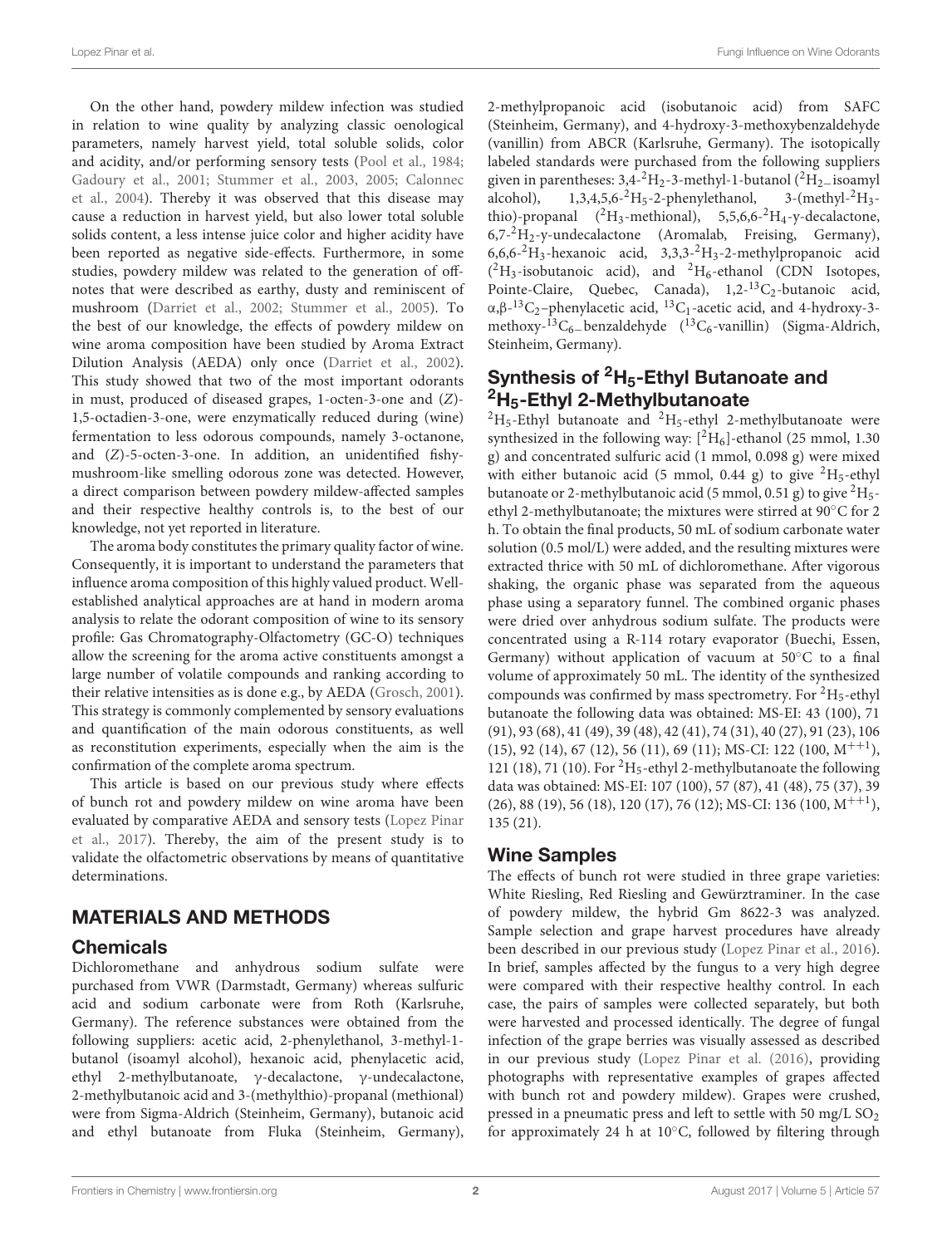filter paper. The grape musts were subsequently fermented at 17◦C for 2–3 weeks in 20 L glass balloons by inoculation of the reactivated pure yeast culture (20 g/hL) Lalvin EC 1118 (Lallemand, Vienna, Austria). After fermentation, wines were racked and the content of  $SO<sub>2</sub>$  was adjusted to achieve a final concentration of approximately 50 mg/L free  $SO_2$ . Finally, samples were filled in brown glass bottles which were closed with screw caps. The wines were stored for approximately 1 year at room temperature. Residual sample material from opened bottles was kept at −80◦C if required.

## Determination of Basic Oenological **Parameters**

Residual sugar, titratable acidity and alcoholic content (v/v) were determined using a Winescan FT-2 Fourier Transform Infrared Spectrometer (FTIR) (Foss, Hillerød, Denmark) as described previously [\(Patz et al., 1999,](#page-7-23) [2004\)](#page-7-24).

## High Resolution Gas Chromatography–Mass Spectrometry (GC–MS)

Mass spectra were recorded using a 5975C MSD quadrupole system combined with a 7890A GC system (Agilent Technologies, Waldbronn, Germany). The instrument was equipped with a Gerstel CIS 4 injection system and a Gerstel MPS 2 auto sampler (Gerstel, Duisburg, Germany), and a DB-FFAP (30 m, 0.25 mm, film thickness 0.25 µm; J&W Scientific, Fisons Instruments, Mainz-Kastel, Germany) as the analytical capillary column. An uncoated, deactivated fused silica capillary column was used as precolumn (2–3 m, 0.53 mm). The carrier gas was helium and the flow rate was 1 mL/min. The temperature program used was as follows: the initial 40◦C were held for 2 min, then the temperature was raised at 8◦C/min until 240 $\degree$ C, and held for 5 min. Injection volume was 1 µL. EI-mass spectra were generated in full scan mode (m/z range 40–400) at 70 eV ionization energy. The scan rate was 3.94 scan/s.

## Two-Dimensional High Resolution Gas Chromatography–Mass Spectrometry/Olfactometry (HRGC–GC–MS/O)

Two-dimensional gas chromatographic analyses were carried out for quantification of trace constituents and specifically for those compounds that could not be fully resolved due to interferences from coeluting substances during one dimensional GC-MS analysis (**[Table 1](#page-2-0)**). The system consisted of two Varian 450-GCs (Varian, Darmstadt, Germany) combined with a Saturn 2200 MS (Varian). The first GC was equipped with a Gerstel multicolumn switching system MCS 2 and connected to the second GC by a Gerstel cryo-trap system CTS 1 (Gerstel). The system was further equipped with a Gerstel CIS 3 injection system and Gerstel MPS 2 auto sampler (Gerstel). The analytical capillaries

<span id="page-2-0"></span>TABLE 1 | Parameters of the quantification method including isotopically labeled standards, selected ions, calibration factors, ionization mode, instruments on which the measurements were performed and volume (ml) of wine extracted to quantify the respective aroma compounds.

| <b>Measurements<sup>a</sup></b> | <b>Ionization</b><br>mode | <b>Volume wine</b><br>extracted (ml) <sup>b</sup> | Odorant                                           | lon m/z | <b>Internal standard</b>                                               | lon m/z | <b>Calibration line</b><br>equation | $R^2$ |
|---------------------------------|---------------------------|---------------------------------------------------|---------------------------------------------------|---------|------------------------------------------------------------------------|---------|-------------------------------------|-------|
| GC-MS                           | EI                        |                                                   | Acetic acid                                       | 60      | ${}^{13}C_1$ -Acetic acid                                              | 61      | $v = 0.9354x + 0.0687$              | 0.999 |
|                                 |                           |                                                   | 2-Phenylethanol                                   | 91      | 1, 3, 4, 5, 6 - ${}^{2}$ H <sub>5</sub> - 2 -<br>Phenylethanol         | 96      | $v = 2.1240x + 0.0371$              | 0.996 |
|                                 |                           |                                                   | 3-Methyl-1-butanol<br>(Isoamyl alcohol)           | 70      | $3,4-2H2-3-Methyl-1-butanol$                                           | 72      | $v = 2.0352x + 0.4604$              | 0.995 |
|                                 |                           | 5                                                 | Butanoic acid                                     | 73      | 1,2- ${}^{13}C_2$ -Butanoic acid                                       | 75      | $v = 7.3461x + 0.8346$              | 0.999 |
|                                 |                           |                                                   | Hexanoic acid                                     | 99      | 6,6,6- ${}^{2}H_3$ -Hexanoic acid                                      | 102     | $v = 0.9377x + 0.1185$              | 0.995 |
|                                 |                           |                                                   | 2-Methylpropanoic acid<br>(Isobutanoic acid)      | 88      | $3,3,3$ - $^{2}$ H <sub>3</sub> -2-<br>Methylpropanoic acid            | 91      | $v = 1.1928x - 0.0988$              | 0.999 |
|                                 |                           | 60                                                | Ethyl butanoate                                   | 88      | 1, 1, 2, 2, 2- <sup>2</sup> H <sub>5</sub> -Ethyl<br>butanoate         | 93      | $v = 0.83x + 0.067$                 | 0.996 |
|                                 |                           |                                                   | Phenylacetic acid                                 | 136     | $\alpha$ , $\beta$ - <sup>13</sup> C <sub>2</sub> -Phenylacetic acid   | 138     | $v = 0.9327x - 0.0176$              | 0.999 |
| 2 DIM GC-MS                     | E1                        |                                                   | 4-Hydroxy-3-<br>methoxybenzaldehyde<br>(Vanillin) | 151     | 4-Hydroxy-3-methoxy-<br>${}^{13}C_6$ -benzaldehyde                     | 157     | $v = 0.964x - 0.005$                | 0.998 |
|                                 |                           |                                                   | Ethyl<br>2-methylbutanoate                        | 102     | 1, 1, 2, 2, 2- <sup>2</sup> H <sub>5</sub> -Ethyl<br>2-methylbutanoate | 107     | $v = 1.081x + 0.1283$               | 0.994 |
|                                 | Cl                        |                                                   | 3-(Methylthio) propanal<br>(Methional)            | 105     | 3-(Methyl- ${}^{2}H_{3}$ -thio)<br>propanal                            | 108     | $v = 0.8634x + 0.0659$              | 0.998 |
|                                 |                           |                                                   | $v$ -Decalactone                                  | 171     | 5,5,6,6- $^2$ H <sub>4</sub> - $\gamma$ -Decalactone                   | 175     | $v = 1.5782x - 0.4605$              | 0.996 |
|                                 |                           |                                                   | $v$ -Undecalactone                                | 167     | $6.7 - ^2H_2 - y$ -Undecalactone                                       | 169     | $v = 1.1267x + 0.0478$              | 0.991 |

alnstruments on which the measurements for the quantifications were performed.

<sup>b</sup>Volume (ml) of wine extracted to quantify the respective aroma compounds.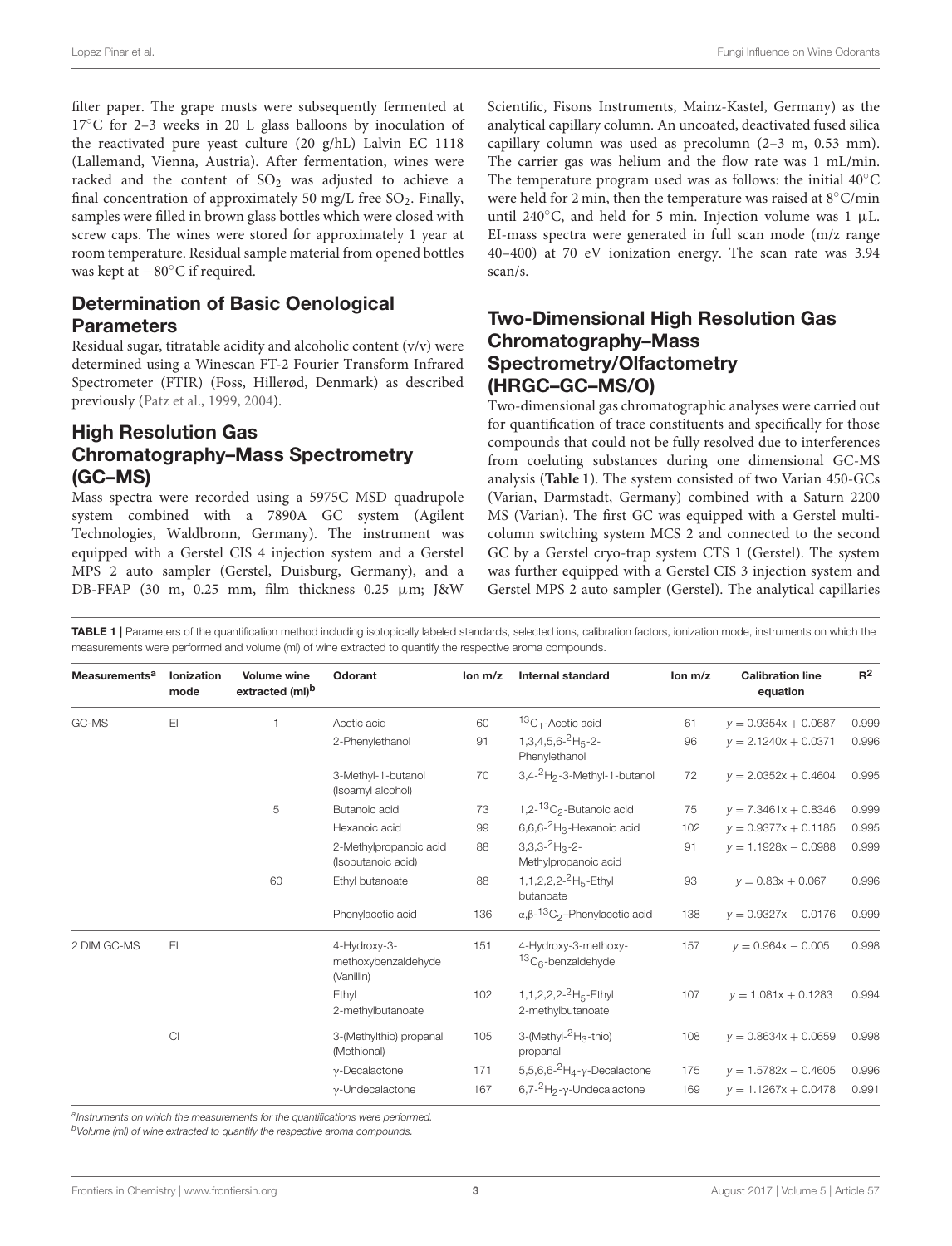used were a DB-FFAP capillary (30 m, 0.32 mm, film thickness 0.25  $\mu$  m; J&W Scientific) in the first oven and a Rxi $^{\circledR}$ -5HT (30 m, 0.25 mm, film thickness 0.25  $\mu$ m; Restek, Homburg, Germany) in the second oven. At the end of the capillary, the effluent was split between a sniffing port and a FID, or a MS, in the first and second oven, respectively, using two deactivated but uncoated fused silica capillaries (100 cm, 0.20 mm). Application of the samples to the GC system was performed at 40◦C using the cold-on-column technique. The GC temperature programs were as follows: the initial 40◦C were held for 2 min, then the temperature was raised at 8◦C/min until 240◦C (for DB-FFAP measurements) or  $250^{\circ}$ C (for  $Rxi^{(8)}$ -5HT measurements) were reached; the final temperature was then held for 5 min. The flow rate of the helium carrier gas was 2.0 mL/min. The FID and the sniffing port were held at 240 and 260◦C, respectively. Mass spectra were generated at 70 eV ionization energy in electron ionization (EI) mode (m/z range 30–300) or in the positive chemical ionization (CI) mode with methanol as the reactant gas (m/z range 35–300).

#### Quantification by Means of Stable Isotope Dilution Analysis (SIDA)

In the first step, the isotopically labeled compounds dissolved in dichloromethane were mixed to the wine samples containing the odorant at comparable concentrations, as determined in preliminary experiments. Volumes of wines employed in the analyses were 1, 5, and 60 mL, respectively, depending on the concentrations of the compounds in the wine samples (cf. **[Table 1](#page-2-0)**). For subsequent extraction of the volatile compounds, wine samples were mixed with dichloromethane in the ratio 1:1  $(v/v)$ , or 1:5  $(v/v)$  in case that the volume of extracted wine was only 1 mL. These mixtures were stirred for 1 h at room temperature, and then submitted to solvent assisted flavor evaporation (SAFE) [\(Engel et al., 1999\)](#page-7-25). The obtained dichloromethane phases were separated in each case, and dried over anhydrous sodium sulfate. Finally, each extract was concentrated to a final volume of 100 µL at 51◦C by means of Vigreux distillation followed by micro-distillation.

The selected ions of the labeled and unlabeled compounds were monitored by one- or two-dimensional GC-MS (cf. **[Table 1](#page-2-0)**), and their intensities recorded in relation to each other. The absolute concentrations were then calculated based on these relative intensities and the amount of labeled standard that had been added in each case, and were corrected by using calibration factors obtained from the mixtures of labeled and unlabeled compounds (cf. **[Table 1](#page-2-0)**) as described in [Spitzer et al. \(2013\)](#page-7-26). Analyses were performed per triplicate in each case.

#### Statistical Analyses

The statistical significance of the effects of the two fungal diseases on the concentrations of the target aroma compounds was analyzed based on a comparison of the mean quantitative values from affected and unaffected samples using Student's t-test. Data were evaluated with regard to a significance level of  $p < 0.05$  and  $p < 0.01$ .

## RESULTS

#### Basic Oenological Parameters

Three basic oenological parameters were analyzed: residual sugar, titratable acidity and alcoholic percentage (**[Table 2](#page-3-0)**).

Residual sugar was higher in the sample infected by bunch rot than in the corresponding healthy sample of the White Riesling and Red Riesling varieties, but in Gewürztraminer, residual sugar was moderately lower in the affected sample. In contrast to this, a much lower level of residual sugar was observed in the powdery mildew-affected sample.

Titratable acidity decreased moderately in the samples affected by bunch rot for White Riesling and Red Riesling. However, the Gewürztraminer sample again showed a different tendency with titratable acidity being higher in the affected sample. On the other hand, acidity in the powdery mildew-affected sample was lower than in the healthy sample.

Finally, the alcohol level was higher in all four fungiaffected samples in comparison to their respective healthy samples.

<span id="page-3-0"></span>TABLE 2 | Some basic oenological parameters of the wine samples analyzed in the current study: grape varieties were White Riesling, Red Riesling, Gewürztraminer and the hybrid Gm 8622-3; grapes were grouped according to their health status in three groups: completely healthy, minor fungus infection and infected by Botrytis bunch rot or Powdery mildew, respectively.

|                |                     | Sample                  |           | Residual sugar (g/L) | Titratable acidity (g/L) | Alcohol (% v/v) |
|----------------|---------------------|-------------------------|-----------|----------------------|--------------------------|-----------------|
| Bunch rot      | White Riesling      | Healthy                 | <b>HW</b> | 1.0                  | 10.2                     | 11.6            |
|                |                     | Intermediate state      | IW        | 5.9                  | 9.3                      | 13.9            |
|                |                     | Bunch rot affected      | <b>BW</b> | 6.4                  | 9.1                      | 13.6            |
|                | <b>Red Riesling</b> | Healthy                 | <b>HW</b> | 1.8                  | 10.4                     | 11.3            |
|                |                     | Bunch rot affected      | <b>BW</b> | 3.8                  | 9.4                      | 13.6            |
|                | Gewürztraminer      | Healthy                 | <b>HW</b> | 1.8                  | 7.5                      | 11.8            |
|                |                     | Bunch rot affected      | <b>BW</b> | 1.3                  | 8.3                      | 12.4            |
| Powdery mildew | Gm 8622-3           | Healthy                 | <b>HW</b> | 10.4                 | 9.2                      | 12.9            |
|                |                     | Powdery mildew affected | <b>PW</b> | 5.0                  | 8.1                      | 13.5            |

The presented data are the result of one single measurement.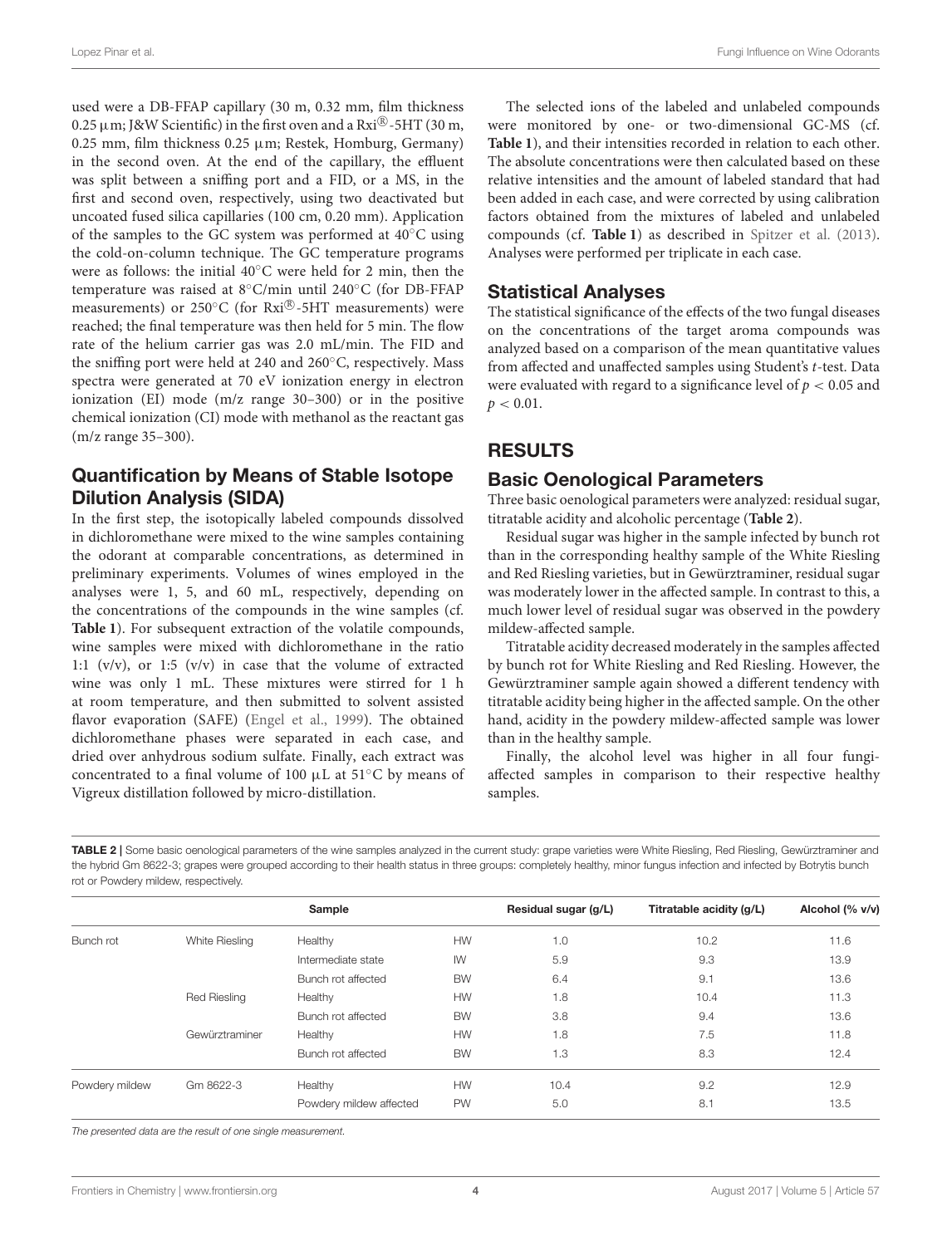### **Quantification**

In order to characterize the effects of both fungi on the concentration of the selected aroma compounds, wine samples affected to a high degree by bunch rot (BW) or powdery mildew (PW) were compared with healthy ones (HW) of the same variety. Each pair of samples was collected and processed under identical conditions. In case of White Riesling, an additional intermediate state of bunch rot-infection (IW) was included (**[Table 3](#page-5-0)**). Target odorants were selected based on our previous study where the main changes in odorant profile with fungi infection were elaborated by means of aroma extract dilution analyses and odorant identification studies [\(Lopez Pinar et al.,](#page-7-21) [2017\)](#page-7-21). Thereby, marker substances representative for acids, esters, alcohols, lactones and aldehydes were selected.

First, quantification experiments revealed that the most abundant odorants in the wine samples were isoamyl alcohol and acetic acid: both compounds were found in all samples at concentrations between 100 and 900 µg/g.

In the following, fungi effects on the respective odorant concentrations are presented. First and foremost, concentrations of phenylacetic acid and γ-decalactone were significantly increased ( $p < 0.01$ ) by both fungi. Thereby, their concentrations in the fungi-infected samples increased by a factor of ∼2–5 in comparison to the corresponding healthy samples. White Riesling was the sole exception where no significant change in  $\gamma$ decalactone concentration was observed. In addition, acetic acid roughly doubled in concentration, in case of bunch rot infection  $(p < 0.05)$  whereas powdery mildew effects were only moderate  $(<$  factor 1.5).

Apart from that, vanillin concentration doubled in the Gewürztraminer bunch rot affected sample ( $p < 0.01$ ). In contrast, its concentration remained unaffected in White Riesling and Red Riesling varieties and in the sample affected by powdery mildew.

In addition, the concentrations of methional were differently affected by both fungal infections. It was decreased ( $p < 0.05$ ) by bunch rot in Red Riesling and Gewürztraminer, being lower by a factor of about 1.5–3. In contrast to this, its concentration was not affected in White Riesling variety. On the other hand, the concentration of methional doubled due to powdery mildew infection ( $p < 0.01$ ).

The concentrations of several other compounds were also affected by both fungal diseases, but only moderately. Thereby, the changes described below were smaller than a factor of 2.

In the group of the cheesy smelling acids, inconsistent effects were recorded. Isobutanoic acid concentrations were higher  $(p < 0.05)$  in all four fungi-affected samples than in their corresponding healthy samples. In contrast to this, hexanoic acid concentrations decreased ( $p < 0.05$ ) due to bunch rot infection, however, only in Red Riesling variety. Powdery mildew did not cause any significant effects on the concentration of this acid. Likewise, bunch rot induced a decline ( $p < 0.01$ ) in butanoic acid in Gewürztraminer. Meanwhile, butanoic acid concentration was neither affected in the remaining bunch rot-affected samples nor in the sample affected by powdery mildew.

In the group of alcohols, isoamyl alcohol concentrations were lower ( $p < 0.05$ ) in the Red Riesling and Gewürztraminer samples affected by bunch rot than in the corresponding healthy samples.

In the White Riesling bunch rot-affected sample, however, the concentration did not vary from that in the healthy sample or in the sample infected to an intermediate state. Lastly, powdery mildew infection did not lead to any relevant differences in the concentration of this compound. Bunch rot effects on the concentration of 2-phenylethanol differed among the three varieties studied: it was increased ( $p < 0.05$ ) in the White Riesling bunch rot-affected sample, unchanged in Red Riesling, and decreased ( $p < 0.01$ ) in Gewürztraminer. In addition, a significant rise ( $p < 0.01$ ) in concentration of this substance occurred in case of powdery mildew infection.

With regard to the ester substance group, variable results were obtained. Bunch rot led to an increase  $(p < 0.01)$  of ethyl butanoate in Red Riesling, a decrease ( $p < 0.01$ ) in Gewürztraminer, whereas its concentration in White Riesling was not affected. Powdery mildew, on the other hand, caused no significant changes in the concentration of this compound. In addition, bunch rot caused a significant decrease ( $p < 0.05$ ) of ethyl 2-methylbutanoate in White Riesling. However, significant effects on the concentration level of this substance were neither observed in the remaining varieties nor in the sample affected by powdery mildew.

Finally, γ-undecalactone was neither affected by bunch rot nor by powdery mildew.

# **DISCUSSION**

The influence of bunch rot on wine oenological parameters differed among the grape varieties studied: in Gewürztraminer bunch rot-affected sample, residual sugar was lower and titratable acidity higher than in the corresponding healthy sample. White and Red Riesling, however, showed the opposite trend. Moreover, alcoholic contents were higher in the samples affected by bunch rot in all three varieties, but the increase was less pronounced in Gewürztraminer. These variations may be directly linked to the different levels of total soluble solids (◦Brix) in the corresponding grape musts [\(Lopez Pinar et al., 2016\)](#page-7-22): in White and Red Riesling, ◦Brix were increased due to bunch rot infection by 25.6 and 26.7%, respectively. In Gewürztraminer ◦Brix only increased by 7.7%.

On the other hand, bunch rot and powdery mildew infection induced significant changes in the concentrations of most studied aroma compounds; nevertheless the majority of these changes was only in a range of about a factor 1.5–2.

Both fungal diseases caused a significant increase in acetic acid concentrations; thereby, bunch rot effects were more pronounced than the changes induced by powdery mildew. Generally, the content of this compound increases with the degree of oxidation and is also related to a higher production of the oxidative enzyme laccase induced by B. cinerea [\(Slomczynski et al., 1995;](#page-7-27) [Pezet,](#page-7-28) [1998\)](#page-7-28). Additionally, bunch rot and powdery mildew infected grapes are susceptible to secondary infections [\(Steel et al., 2013\)](#page-8-4), such as acetic acid bacteria, which convert ethanol into acetic acid [\(Cleenwerck and De Vos, 2008;](#page-7-29) Raspor and Goranovič, [2008\)](#page-7-30).

Moreover, isobutanoic acid concentration was increased in all fungi-affected samples. This compound is formed by deamination of branched amino acids [\(Lilly et al., 2006\)](#page-7-31),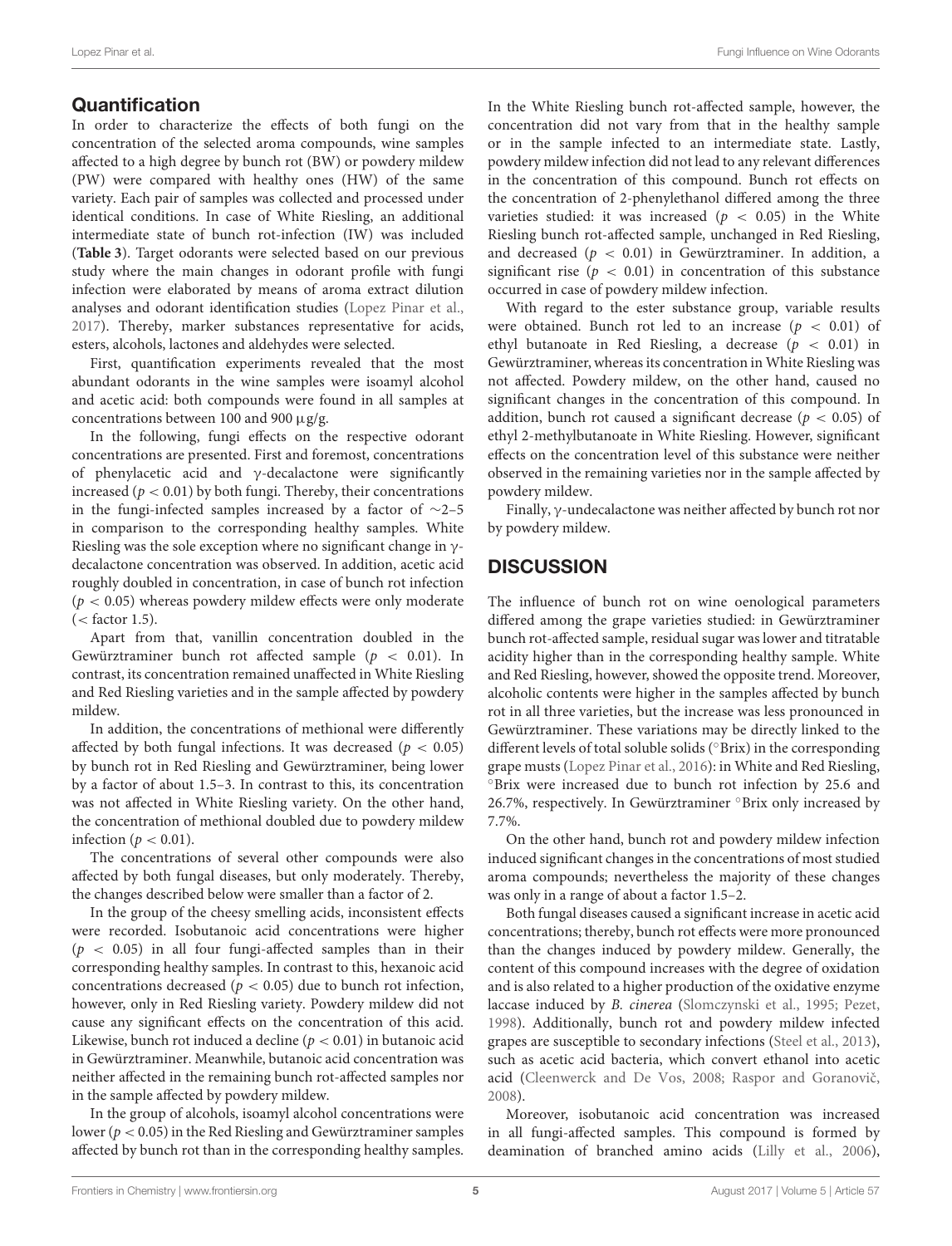<span id="page-5-0"></span>

|                                                                                                                                                                                                                                                                                                                                                                                                                                                                                                                               | concentration<br>Units of |                                        |                                                 |                               | Bunch rot effects                      |                                                     |                                                      |                              |                                                   | Powdery mildew effects                              |
|-------------------------------------------------------------------------------------------------------------------------------------------------------------------------------------------------------------------------------------------------------------------------------------------------------------------------------------------------------------------------------------------------------------------------------------------------------------------------------------------------------------------------------|---------------------------|----------------------------------------|-------------------------------------------------|-------------------------------|----------------------------------------|-----------------------------------------------------|------------------------------------------------------|------------------------------|---------------------------------------------------|-----------------------------------------------------|
|                                                                                                                                                                                                                                                                                                                                                                                                                                                                                                                               |                           |                                        | White Riesling                                  |                               |                                        | <b>Red Riesling</b>                                 |                                                      | Gewürztraminer               |                                                   | Gm 8622-3                                           |
|                                                                                                                                                                                                                                                                                                                                                                                                                                                                                                                               |                           | ≩                                      | ≧                                               | ≧                             | ≧<br>⊾                                 | ≧                                                   | ≧<br>⊾                                               | ≧                            | ≧<br>⊾                                            | MA                                                  |
| 3-Methyl-1-butanol (Isoamyl alcohol)                                                                                                                                                                                                                                                                                                                                                                                                                                                                                          | b/Bm                      | 8.7<br>$203.0 \pm$                     | ± 18.1<br>195.7                                 | $202.9 \pm 13.8$              | ± 20.0<br>213.1                        | $142.1 \pm 11.1***$                                 | 20.4<br>$195.1 \pm$                                  | $130.8 + 8.6^*$              | 16.4<br>$205.6 \pm$                               | 20.4<br>$\overline{+}$<br>201.7                     |
| Acetic acid                                                                                                                                                                                                                                                                                                                                                                                                                                                                                                                   |                           | $404.0 \pm 7.4$                        | $474.1 \pm 20.6^*$                              | $666.7 \pm 9.0**$             | 7.8<br>$443.8 +$                       | $861.1 \pm 21.1***$                                 | 3.4<br>$346.9 +$                                     | $726.3 \pm 66.8$             | 54<br>$285.0 +$                                   | $\ddot{a}$<br>$314.9 +$                             |
| 2-Phenylethanol                                                                                                                                                                                                                                                                                                                                                                                                                                                                                                               |                           | $0.\overline{8}$<br>$32.8 +$           | $29.3 \pm 4.4$                                  | $41.4 \pm 2.1*$               | 2.6<br>$\overline{+}$<br>35.8          | 3.7<br>$\overline{+}$<br>28.7                       | $0.\overline{3}$<br>$\overline{+}$<br>14.2           | $12.0 \pm 0.3**$             | 0.2<br>$\overline{+}$<br>19.3                     | $23.6 \pm 0.3**$                                    |
| Hexanoic acid                                                                                                                                                                                                                                                                                                                                                                                                                                                                                                                 |                           | $\overline{C}$<br>$0.9 +$              | $0.8 \pm 0.1$                                   | $\pm 0.2$<br>$\overline{a}$   | $\pm 0.2$<br>$\overline{1}$ .          | $\pm 0.3$ <sup>*</sup><br>$\frac{1}{2}$             | C.G<br>$\overline{+}$<br>$\frac{1}{2}$               | $1.3 \pm 0.5$                | 0.4<br>$\overline{+}$<br>$\frac{8}{1}$            | 0.2<br>$1.9 +$                                      |
| Butanoic acid                                                                                                                                                                                                                                                                                                                                                                                                                                                                                                                 |                           | $0.2 \pm 0.0$                          | $0.2 \pm 0.1$                                   | $0.2 \pm 0.0$                 | $\pm$ 0.0<br>$\frac{2}{3}$             | $\overline{0}$ .<br>$\overline{+}$<br>$\frac{2}{3}$ | $\overline{0}$<br>$\overline{+}$<br>$\frac{2}{3}$    | $0.1 \pm 0.0$ <sup>**</sup>  | 0.0<br>$\overline{+}$<br>$\frac{2}{3}$            | $\overline{0}$ .<br>$\overline{+}$<br>$\frac{2}{3}$ |
| 2-Methylpropanoic acid (Isobutanoic acid)                                                                                                                                                                                                                                                                                                                                                                                                                                                                                     |                           | $\overline{C}$<br>$1.3 \pm$            | $\stackrel{5}{\pm} 0.\stackrel{2}{\sim}$<br>2.2 | $2.3 \pm 0.3$ <sup>*</sup>    | $\pm 0.0$<br>$\frac{3}{1}$             | $\pm$ 0.2 <sup>*</sup><br>$\frac{1}{2}$             | $\overline{C}$<br>$\overline{+}$<br>$\overline{1}$ . | $*$ 0.1<br>2.7               | $\overline{C}$<br>$\overline{+}$<br>$\frac{0}{1}$ | $O. O^*$<br>$\overline{+}$<br>2.6                   |
| Ethyl butanoate                                                                                                                                                                                                                                                                                                                                                                                                                                                                                                               |                           | $0.2 \pm 0.0$                          | $0.2 \pm 0.1$                                   | $0.2 \pm 0.1$                 | $\pm 0.0$<br>$\frac{2}{3}$             | $0.3 \pm 0.0$ **                                    | $\overline{0}$ .<br>$\overline{+}$<br>0.3            | $0.2 \pm 0.0***$             | 0.0<br>$\overline{+}$<br>$\frac{3}{2}$            | $\overline{0}$ .<br>$0.3 \pm$                       |
| Phenylacetic acid                                                                                                                                                                                                                                                                                                                                                                                                                                                                                                             | py/671                    | 0.3<br>$\overline{+}$<br>.<br>တ        | H<br>$9.9 +$                                    | $21.6 \pm 0.6$ **             | $\frac{6}{1}$<br>$\overline{+}$<br>9.9 | $21.5 \pm 1.9**$                                    | $0.\overline{8}$<br>$\overline{+}$<br>11.9           | $32.5 \pm 0.3$ **            | 0.0<br>$\overline{+}$<br>$\frac{6}{1}$            | $0.3**$<br>$\overline{+}$<br>8.6                    |
| y-Decalactone                                                                                                                                                                                                                                                                                                                                                                                                                                                                                                                 |                           | $0.\overline{3}$<br>$\frac{4}{3}$<br>π | 0.0<br>$\overline{+}$<br>$\frac{6}{2}$          | $1.0 \pm 0.0$                 | $\pm$ 0.1<br>$\frac{8}{10}$            | $0.1**$<br>$\overline{+}$<br>0.<br>0.               | $_{\odot}^{\circ}$<br>$\overline{+}$<br>0.9          | $2.5 \pm 0.2***$             | 0.0<br>$\overline{+}$<br>$\ddot{0}$               | $0.8 \pm 0.1$ <sup>**</sup>                         |
| y-Undecalactone                                                                                                                                                                                                                                                                                                                                                                                                                                                                                                               |                           | $0.2 \pm 0.0$                          | $0.2 \pm 0.0$                                   | $0.2 \pm 0.1$                 | $\pm 0.0$<br>$\overline{c}$            | $\frac{0}{2}$<br>$0.2 +$                            | $\overline{0}$<br>$\overline{+}$<br>$\overline{c}$   | $0.1 \pm 0.0$                | 0.0<br>$\overline{+}$<br>$\overline{c}$           | $\frac{0}{2}$<br>$0.1 +$                            |
| Ethyl 2-methylbutanoate                                                                                                                                                                                                                                                                                                                                                                                                                                                                                                       |                           | 2.7<br>$17.8 \pm$                      | $8.6 \pm 1.2$                                   | $11.6 \pm 1.9$                | 3.6<br>$\ddot{+}$<br>11.9              | $\overline{C}$<br>$\overline{+}$<br>4.8             | 0.2<br>$\overline{+}$<br>8.8                         | 0.3<br>$\overline{+}$<br>3.8 | 0.6<br>$\overline{+}$<br>7.3                      | 0.2<br>$\overline{+}$<br>7.5                        |
| 4-Hydroxy-3-methoxy benzaldehyde (Vanillin)                                                                                                                                                                                                                                                                                                                                                                                                                                                                                   |                           | $3.0 \pm 0.8$                          | $2.4 \pm 0.3$                                   | $2.7 \pm 0.7$                 | $\pm 0.9$<br>3.4                       | $4.0 \pm 0.4$                                       | $\overline{C}$<br>$\overline{+}$<br>23               | $5.6 \pm 0.6$ **             | 0.3<br>$\overline{+}$<br>2.2                      | $3.3 \pm 0.4$                                       |
| 3-(Methylthio)-propanal (Methional)                                                                                                                                                                                                                                                                                                                                                                                                                                                                                           |                           | $1.7 \pm 0.3$                          | $\pm$ 0.3*<br>Ċ,                                | $\pm 0.4$<br>$\overline{1}$ . | $\pm 0.4$<br>2.2                       | $\overline{0}$ .<br>$0.8 +$                         | 0.0<br>$\overline{+}$<br>$\frac{3}{1}$               | $\overline{0}$ .<br>$0.9 +$  | $\overline{0}$<br>$\overline{+}$<br>$\ddot{0}$    | $0.1**$<br>$\pm$ 0.1                                |
| Comparison of healthy samples affected by bunch rot or powdery mildew, respectively. Bunch rot effects were investigated in White Riesling, Red Resling and Gewürztraminer, whereas powdery mildew effects were<br>$^{\circ}$ Concentration of the substance in the respective bunch rot or powdery mildew-affected sample was significantly different (p < 0.05) in comparison to the corresponding healthy sample.<br>The results were obtained from independent triplicate treatments.<br>studied in the hybrid Gm 8622-3. |                           |                                        |                                                 |                               |                                        |                                                     |                                                      |                              |                                                   |                                                     |
| <b>"</b> Differences between bunch rot or powdery mildew-affected sample and the corresponding healthy samples were highly significant (p < 0.01)                                                                                                                                                                                                                                                                                                                                                                             |                           |                                        |                                                 |                               |                                        |                                                     |                                                      |                              |                                                   |                                                     |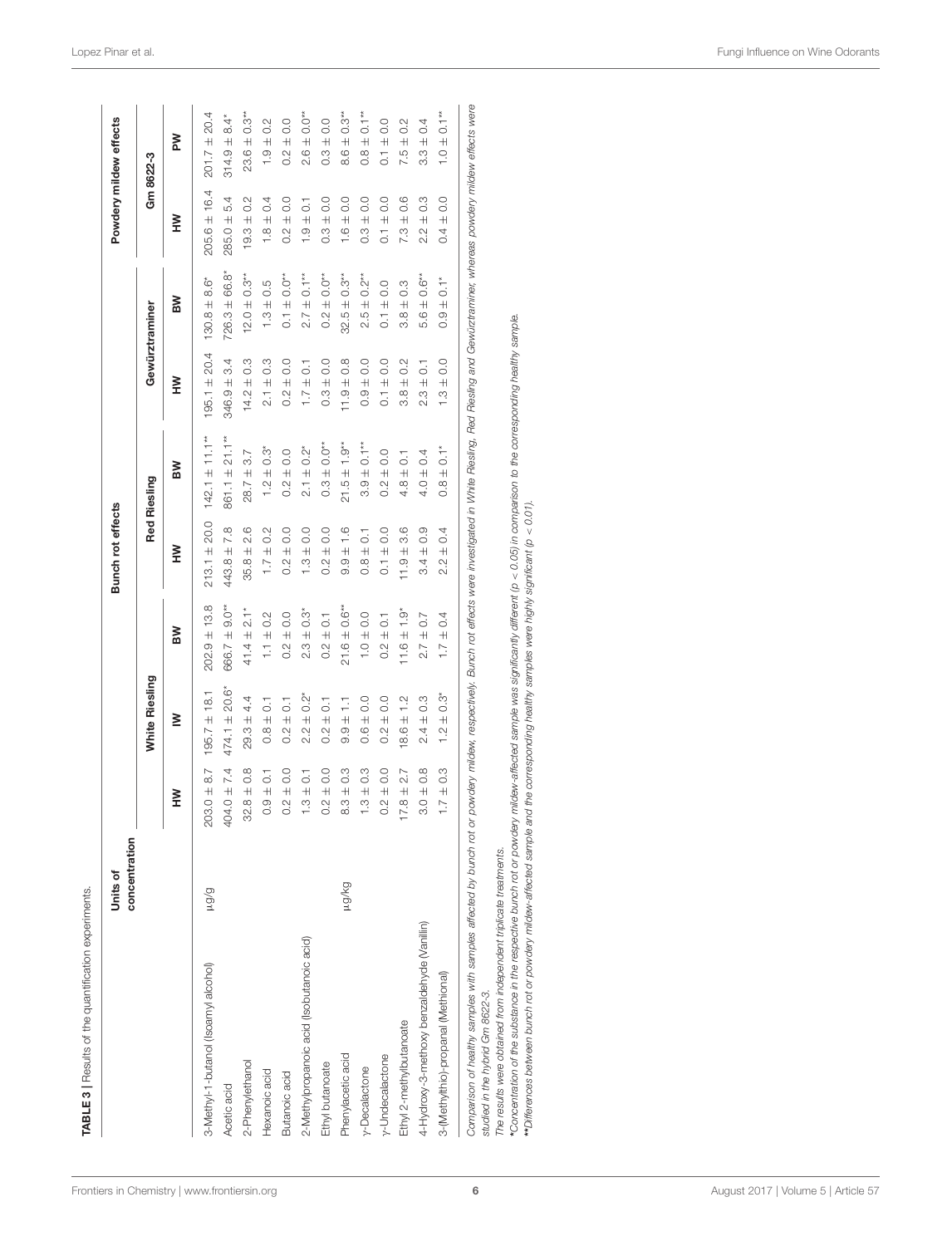being a metabolic strategy of the fungi to utilize nitrogen for their metabolism [\(Mencarelli and Tonutti, 2013\)](#page-7-32). The same mechanism might be related to the remarkable rise in phenylacetic acid levels, which is likely to be related to the deamination of phenylalanine [\(Somers et al., 2005\)](#page-7-33). Moreover, the higher content of phenylacetic acid may be part of a defense mechanism of the plant against fungal infections since this compound is known to be an auxin with a reported antifungal activity [\(Wightman and Lighty, 1982;](#page-8-5) [Hwang et al., 2001\)](#page-7-34). Indeed, it has been reported that fungal infections may cause a rise in auxin levels [\(Hare, 1966\)](#page-7-35).

In addition, concentration of γ-decalactone increased significantly due to bunch rot and powdery mildew infection, being in agreement with previous reports of an increase of lactones caused by noble rot, thereby playing an important role in the aroma of the so called botrytized wines [\(Schreier et al.,](#page-7-6) [1976;](#page-7-6) [Miklosy and Kerenyi, 2004;](#page-7-9) [Miklosy et al., 2004\)](#page-7-8). However, an increase of lactones due to powdery mildew infection has, to the best of our knowledge, not been previously reported. On the other hand, the level of γ-undecalactone was not affected. The reasons for this differential effect are not clear as such pattern has not been reported before, but might be related to a differential metabolism of lactones with even carbon atom numbers.

Bunch rot effects on several aroma compounds from the esters and alcohols group varied among the varieties studied. These divergences cannot be directly related to simple relationships. Indeed, the formation of alcohols and esters in the course of fermentation is influenced by a complex combination of grape composition, yeast metabolism and winemaking conditions [\(Carrau et al., 2010;](#page-7-36) [Antalick et al., 2015\)](#page-7-37). Yeast strain and fermentation conditions were the same for all varieties in the present study; accordingly, the differences can only be due to different metabolic processes or differences in general infection susceptibility of the investigated varieties. Furthermore, bunch rot is mainly related to B. cinerea, but there might be other secondary infections involved [\(Steel et al., 2013\)](#page-8-4). In this way, possible differences in the microbial flora may have caused these variations. Surely, this issue should be investigated in more detail in future studies.

To summarize our findings, this study aimed to complement the results obtained by olfactometric evaluations as reported in our previous publication [\(Lopez Pinar et al., 2017\)](#page-7-21). Accordingly, the most relevant outcomes are briefly summarized in the following. The greatest effects were an increase of the concentrations of acetic acid, phenylacetic acid and γ-decalactone in the bunch rot-affected samples, which confirms the corresponding increases in their FD (flavor dilution) factors as observed via AEDA in our previous study. The concentration of phenylacetic acid was also increased by powdery mildew to a relevant extent which is in line with a higher FD factor in the affected sample. In comparison to that, y-decalactone concentration only roughly doubled due to powdery mildew infection, and this change was not mirrored in a relevant change in FD factor as it was not sufficiently pronounced. Commonly it needs to be stated that AEDA is an olfactory screening approach that may be prone to some variation, commonly in the range of about one or sometimes even two FD factors between individual sample runs. Accordingly, this example clearly demonstrates that AEDA can never fully replace absolute quantification experiments. Apart from that, aroma compounds may result in rather unpredictable sensory effects when being combined in mixtures and different ratios. Additive, synergistic and suppressive effects together with complex peripheral and perceptual modulation and processing steps may lead to sensory perceptions that are, at times, hard to directly correlate with the respective underlying odorants [\(Buettner and Beauchamp,](#page-7-38) [2010\)](#page-7-38). Accordingly, future studies need to expand on these aspects if aiming at gaining a fundamental understanding of aroma changes induced by microbial processes as described in the current study.

# **CONCLUSION**

Quantification of representative odor compounds confirmed the influence of bunch rot and powdery mildew on wine aroma. The main differences in the concentration of individual marker substances corresponded with differences as observed in the previous AEDA experiments [\(Lopez Pinar et al., 2017\)](#page-7-21).

The most important changes caused by both types of infections were increases in the content of acetic acid, phenylacetic acid and γ-decalactone. Moreover, the quantification experiments confirmed the divergent effects of bunch rot on several other aroma compounds from the substance groups of alcohols and esters in the three varieties studied.

Future studies should address the potential influence of secondary infections and the impact of varying climatic conditions. In addition, it should be addressed how the specific susceptibility of a specific variety influences the degree of infection in relation to the associated changes in aroma and flavor profile.

## AUTHOR CONTRIBUTIONS

Each author has participated sufficiently in the work, intellectually or practically, to take public responsibility for the content of this article, including the conception, design, and conduct of the experiment and data analysis and interpretation. AL, DR, and ER were responsible for sampling. AL, DR, and ER carried out the practical work. AL, DR, and ER were responsible for data analysis. AB, AL, DR, and ER conceived the study, and AB, AL, DR, and ER participated in the design of the study. All authors contributed to the manuscript and approved the final version.

# FUNDING

The project was funded by the Bavarian Research Foundation in the project 152-12.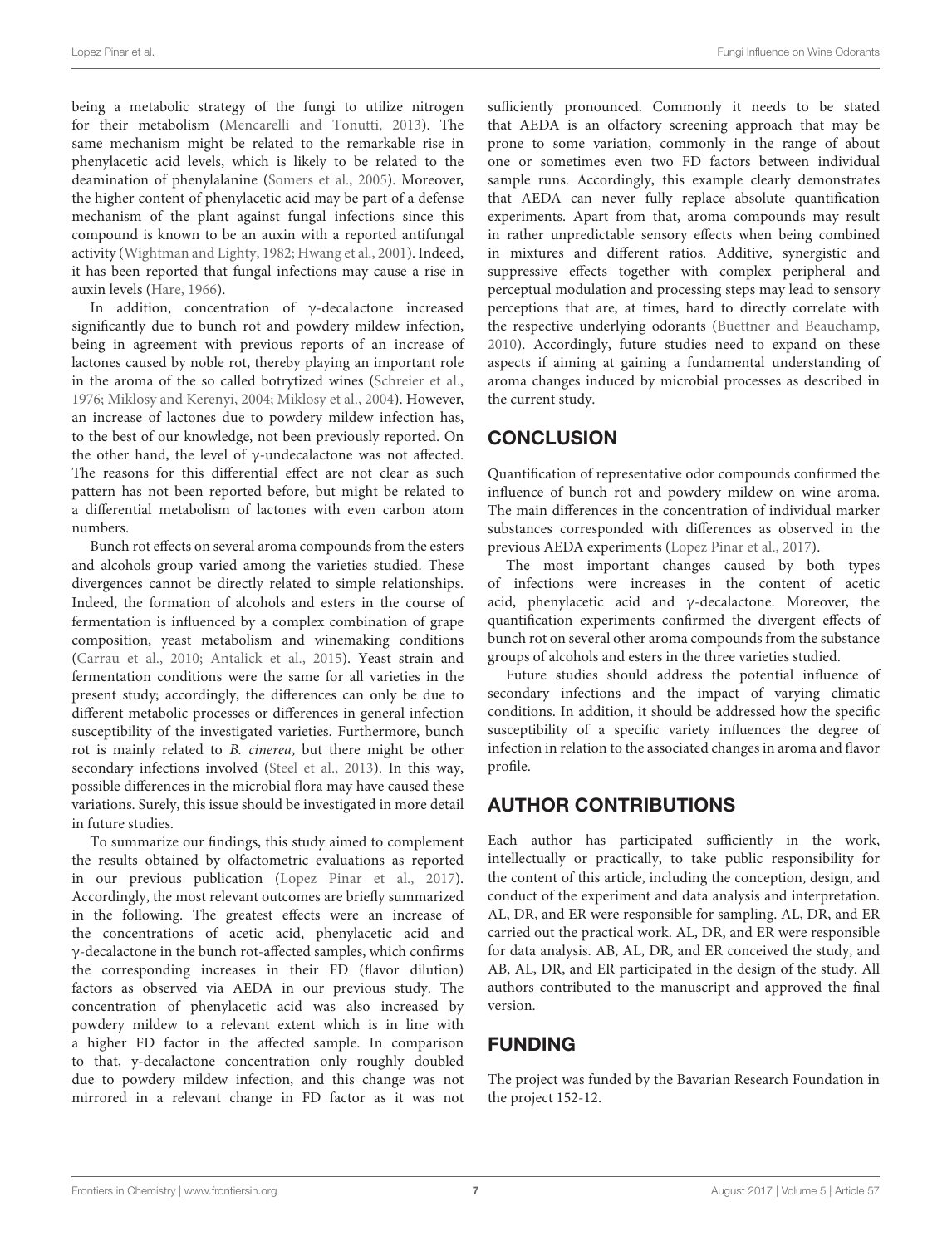# **REFERENCES**

- <span id="page-7-37"></span>Antalick, G., Seuklje, K., Blackman, J. W., Meeks, C., Deloire, A., and Schmidtke, L. M. (2015). Influence of grape composition on red wine ester profile: comparison between Cabernet Sauvignon and Shiraz cultivars from Australian warm climate. J. Agric. Food Chem. 63, 4664–4672. doi: [10.1021/acs.jafc.5b00966](https://doi.org/10.1021/acs.jafc.5b00966)
- <span id="page-7-0"></span>Bailly, S., Jerkovic, V., Marchand-Brynaert, J., and Collin, S. (2006). Aroma extraction dilution analysis of sauternes wines key role of polyfunctional thiols. J. Agric. Food Chem. 54, 7227–7234. doi: [10.1021/jf060814k](https://doi.org/10.1021/jf060814k)
- <span id="page-7-1"></span>Bailly, S., Jerkovic, V., Meuree, A., Timmermans, A., and Collin, S. (2009). Fate of key odorants in Sauternes wines through aging. J. Agric. Food Chem. 57, 8557–8563. doi: [10.1021/jf901429d](https://doi.org/10.1021/jf901429d)
- <span id="page-7-11"></span>Barata, A., Campo, E., Malfeito-Ferreira, M., Loureiro, V., Cacho, J., and Ferreira, V. (2011). Analytical and sensorial characterization of the aroma of wines produced with sour rotten grapes using GC-O and GC-MS: identification of key aroma compounds. J. Agric. Food Chem. 59, 2543–2553. doi: [10.1021/jf104141f](https://doi.org/10.1021/jf104141f)
- <span id="page-7-38"></span>Buettner, A., and Beauchamp, J. (2010). Chemical input–sensory output: diverse modes of physiology-flavour interaction. Food Qual. Pref. 21, 915–924. doi: [10.1016/j.foodqual.2010.01.008](https://doi.org/10.1016/j.foodqual.2010.01.008)
- <span id="page-7-18"></span>Calonnec, A., Cartolaro, P., Poupot, C., Dubourdieu, D., and Darriet, P. (2004). Effects of Uncinula necator on the yield and quality of grapes and wine. Plant Patol. 53, 434–445. doi: [10.1111/j.0032-0862.2004.01016.x](https://doi.org/10.1111/j.0032-0862.2004.01016.x)
- <span id="page-7-3"></span>Campo, E., Cacho, J., and Ferreira, V. (2008). The chemical characterization of the aroma of dessert and sparkling white wines (Pedro Ximénez, Fino, Sauternes, and Cava) by gas chromatography-olfactometry and chemical quantitative analysis. J. Agric. Food Chem. 56, 2477–2484. doi: [10.1021/jf072968l](https://doi.org/10.1021/jf072968l)
- <span id="page-7-36"></span>Carrau, F., Medina, K., Fariña, L., Boido, E., and Dellacassa, E. (2010). Effect of Saccharomyces cerevisiae inoculum size on wine fermentation aroma compounds and its relation with assimilable nitrogen content. Int. J. Food Microbiol. 143, 81–85. doi: [10.1016/j.ijfoodmicro.2010.07.024](https://doi.org/10.1016/j.ijfoodmicro.2010.07.024)
- <span id="page-7-29"></span>Cleenwerck, I., and De Vos, P. (2008). Polyphasic taxonomy of acetic acid bacteria: an overview of the currently applied methodology. Int. J. Food Microbiol. 125, 2–14. doi: [10.1016/j.ijfoodmicro.2007.04.017](https://doi.org/10.1016/j.ijfoodmicro.2007.04.017)
- <span id="page-7-19"></span>Darriet, P., Pons, M., Henry, R., Dumont, O., Findeling, V., Cartolaro, P., et al. (2002). Impact odorants contibuting to the fungus type aroma from grape berries contaminated by powdery mildew (Uncinula necator); incidence of enzymatic activities of the yeast Saccharomyces cerevisiae. J. Agric. Food Chem. 50, 3277–3282. doi: [10.1021/jf011527d](https://doi.org/10.1021/jf011527d)
- <span id="page-7-25"></span>Engel, W., Bahr, W., and Schieberle, P. (1999). Solvent assisted flavour evaporation-a new and versatile technique for the careful and direct isolation of aroma compounds from complex food matrices. Eur. Food Res. Technol. 209, 237–241. doi: [10.1007/s002170050486](https://doi.org/10.1007/s002170050486)
- <span id="page-7-5"></span>Fedrizzi, B., Tosi, E., Simonato, B., Finato, F., Cipriani, M., Caramia, G., et al. (2011). Changes in wine aroma composition according to botrytized berry percentage: a preliminary study on Amarone wine. Food Technol. Biotechnol. 49, 529–535.
- <span id="page-7-17"></span>Gadoury, D., Seem, R., Pearson, R., and Wilcox, W. (2001). Effects of powdery mildew on vine growth, yield, and quality of concord grapes. Plant Dis. 85, 137–140. doi: [10.1094/PDIS.2001.85.2.137](https://doi.org/10.1094/PDIS.2001.85.2.137)
- <span id="page-7-4"></span>Genovese, A., Gambuti, A., Piombino, P., and Moio, L. (2007). Sensory properties and aroma compounds of sweet Fiano wine. Food Chem. 103, 1228–1236. doi: [10.1016/j.foodchem.2006.10.027](https://doi.org/10.1016/j.foodchem.2006.10.027)
- <span id="page-7-20"></span>Grosch, W. (2001). Evaluation of the key odorants of food by dilution experiments, Aroma models and omission. Chem. Senses 26, 533–545. doi: [10.1093/chemse/26.5.533](https://doi.org/10.1093/chemse/26.5.533)
- <span id="page-7-35"></span>Hare, R. C. (1966). Physiology of resistance to fungal diseases in plants. Bot. Rev. 32, 95–137. doi: [10.1007/BF02858657](https://doi.org/10.1007/BF02858657)
- <span id="page-7-34"></span>Hwang, B. K., Lim, S. W., Kim, B. S., Lee, J. Y., and Moon, S. S. (2001). Isolation and in vivo and in vitro antifungal activity of phenylacetic acid and sodium phenylacetate from Streptomyces humidus. Appl. Env. Microbiol. 67, 3739–3745. doi: [10.1128/AEM.67.8.3739-3745.2001](https://doi.org/10.1128/AEM.67.8.3739-3745.2001)
- <span id="page-7-12"></span>Ky, I., Lorrain, B., Jourdes, M., Pasquier, G., Fermaud, M., Geny, L., et al. (2012). Assessment of grey mould (Botrytis cinerea) impact on phenolic and sensory quality of Bordeaux grapes, musts and wines for two consecutive vintages. Aust. J. Grape Wine Res. 18, 215–226. doi: [10.1111/j.1755-0238.2012.00191.x](https://doi.org/10.1111/j.1755-0238.2012.00191.x)
- <span id="page-7-13"></span>La Guerche, S., Chamont, S., Blancard, D., Dubourdieu, D., and Darriet, P. (2005). Origin of (−)-geosmin on grapes: on the complementary action of two

fungi, Botrytis cinerea and Penicillium expansum. Antonie Van Leeuwenhoek 88, 131–139. doi: [10.1007/s10482-005-3872-4](https://doi.org/10.1007/s10482-005-3872-4)

- <span id="page-7-14"></span>La Guerche, S., Dauphin, B., Pons, M., Blancard, D., and Darriet, P. (2006). Characterization of some mushroom and earthy off-odors microbially induced by the development of rot on grapes. J. Agric Food Chem. 2006, 9193–9200. doi: [10.1021/jf0615294](https://doi.org/10.1021/jf0615294)
- <span id="page-7-15"></span>La Guerche, S., De Senneville, L., Blancard, D., and Darriet, P. (2007). Impact of the Botrytis cinerea strain and metabolism on (-)-geosmin production by Penicillium expansum in grape juice. Antonie Van Leeuwenhoek 92, 331–341. doi: [10.1007/s10482-007-9161-7](https://doi.org/10.1007/s10482-007-9161-7)
- <span id="page-7-31"></span>Lilly, M., Bauer, F. F., Styger, G., Lambrechts, M. G., and Pretorius, I. S. (2006). The effect of increased branched-chain amino acid transaminase activity in yeast on the production of higher alcohols and on the flavour profiles of wine and distillates. FEMS Yeast Res. 6, 726–743. doi: [10.1111/j.1567-1364.2006.00057.x](https://doi.org/10.1111/j.1567-1364.2006.00057.x)
- <span id="page-7-22"></span>Lopez Pinar, A., Rauhut, D., Ruehl, E., and Buettner, A. (2016). Effects of Botrytis cinerea and Erysiphe necator fungi on the aroma character of grape must: a comparative approach. Food Chem. 207, 251–260. doi: [10.1016/j.foodchem.2016.03.110](https://doi.org/10.1016/j.foodchem.2016.03.110)
- <span id="page-7-21"></span>Lopez Pinar, A., Rauhut, D., Ruehl, E., and Buettner, A. (2017). Effects of bunch rot (Botrytis cinerea) and powdery mildew (Erysiphe necator) fungal diseases on wine aroma. Front. Chem. 5:20. doi: [10.3389/fchem.2017.00020](https://doi.org/10.3389/fchem.2017.00020)
- <span id="page-7-32"></span>Mencarelli, F., and Tonutti, P. (2013). Sweet, Reinforced and Fortified Wines: Grape Biochem, Technol and Vinification. Hoboken, NJ: Wiley.
- <span id="page-7-10"></span>Meneguzzo, J., Rizzon, L. A., Miele, A., and Ayub, M. A. Z. (2006). Effect of Botrytis cinerea on the composition of Gewürztraminer wine. Ciênc. Tecnol. Aliment. Campinas 26, 527–532. doi: [10.1590/S0101-20612006000300007](https://doi.org/10.1590/S0101-20612006000300007)
- <span id="page-7-8"></span>Miklosy, E., Kalmar, Z., and Kerenyi, Z. (2004). Identification of some characteristic aroma compounds in noble rotted grape berries and Aszu wines from Tokaj by GC-MS. Acta Aliment. 33, 215–226. doi: [10.1556/AAlim.33.2004.3.2](https://doi.org/10.1556/AAlim.33.2004.3.2)
- <span id="page-7-7"></span>Miklosy, E., Kalmar, Z., Polos, V., and Kerenyi, Z. (2000). Study of volatile aroma components in young Tokaji Aszu wines by GC-MS. Chromatographia 51, S305–S308. doi: [10.1007/BF02492823](https://doi.org/10.1007/BF02492823)
- <span id="page-7-9"></span>Miklosy, E., and Kerenyi, Z. (2004). Comparison of the volatile aroma components in noble rotted grape berries from two different locations of the Tokaj wine district in Hungary. Analyt. Chim. Acta 513, 177–181. doi: [10.1016/j.aca.2003.11.087](https://doi.org/10.1016/j.aca.2003.11.087)
- <span id="page-7-24"></span>Patz, C.-D., Blieke, A., Ristow, R., and Dietrich, H. (2004). Application of FT-MIR spectrometry in wine analysis. Analyt. Chim. Acta 513, 81–89. doi: [10.1016/j.aca.2004.02.051](https://doi.org/10.1016/j.aca.2004.02.051)
- <span id="page-7-23"></span>Patz, C.-D., David, A., Thente, K., Kürbel, P., and Dietrich, H. (1999). Wine analysis with FTIR spectrometry. Die Wein Wiss. 54, 80–87.
- <span id="page-7-28"></span>Pezet, R. (1998). Purification and characterization of a 32-kDa laccase-like stilbene oxidase produced by Botrytis cinerea. FEMS Microbiol. Lett. 167, 203–208. doi: [10.1111/j.1574-6968.1998.tb13229.x](https://doi.org/10.1111/j.1574-6968.1998.tb13229.x)
- <span id="page-7-16"></span>Pool, R. M., Pearson, R. C., Welser, M. J., Lakso, A. N., and Seem, R. C. (1984). Influence of powdery mildew on yield and growth of Rosette grapevines. Plant Dis. 68, 590–593. doi: [10.1094/PD-69-590](https://doi.org/10.1094/PD-69-590)
- <span id="page-7-30"></span>Raspor, P., and Goranovič, D. (2008). Biotechnological applications of acetic acid bacteria. Crit. Rev. Biotechnol. [28, 101–124. doi: 10.1080/073885508020](https://doi.org/10.1080/07388550802046749) 46749
- <span id="page-7-2"></span>Sarrazin, E., Dubourdieu, D., and Darriet, P. (2007). Characterization of key-aroma compounds of botrytized wines, influence of grape botrytization. Food Chem. 103, 536–545. doi: [10.1016/j.foodchem.2006.08.026](https://doi.org/10.1016/j.foodchem.2006.08.026)
- <span id="page-7-6"></span>Schreier, P., Drawert, F., Kerenyi, Z., and Junker, A. (1976). Gaschromatographisch-massenpektrometrische untersuchung flüchtiger inthaltssoffe des weines. Z. Lebensm. Unters. Forsch. 161, 249–258. doi: [10.1007/BF01105811](https://doi.org/10.1007/BF01105811)
- <span id="page-7-27"></span>Slomczynski, D., Nakas, P., and Tanenbaum, S. W. (1995). Production and characterization of Laccase from Botrytis cinerea 61-34. App. Env. Microbiol. 61, 907–912.
- <span id="page-7-33"></span>Somers, E., Ptacek, D., Gysegom, P., Srinivasan, M., and Vanderleyden, J. (2005). Azospirillum brasilense produces the auxin-like phenylacetic acid by using the key enzyme for indole-3-acetic acid biosynthesis. App. Env. Microbiol. 71, 1803–1810. doi: [10.1128/AEM.71.4.1803-1810.2005](https://doi.org/10.1128/AEM.71.4.1803-1810.2005)
- <span id="page-7-26"></span>Spitzer, J., Klos, K., and Buettner, A. (2013). Monitoring aroma changes during human milk storage at  $+4^{\circ}$ C by sensory and quantification experiments. Clin. Nutr. 32, 1036–1042. doi: [10.1016/j.clnu.2013.01.015](https://doi.org/10.1016/j.clnu.2013.01.015)